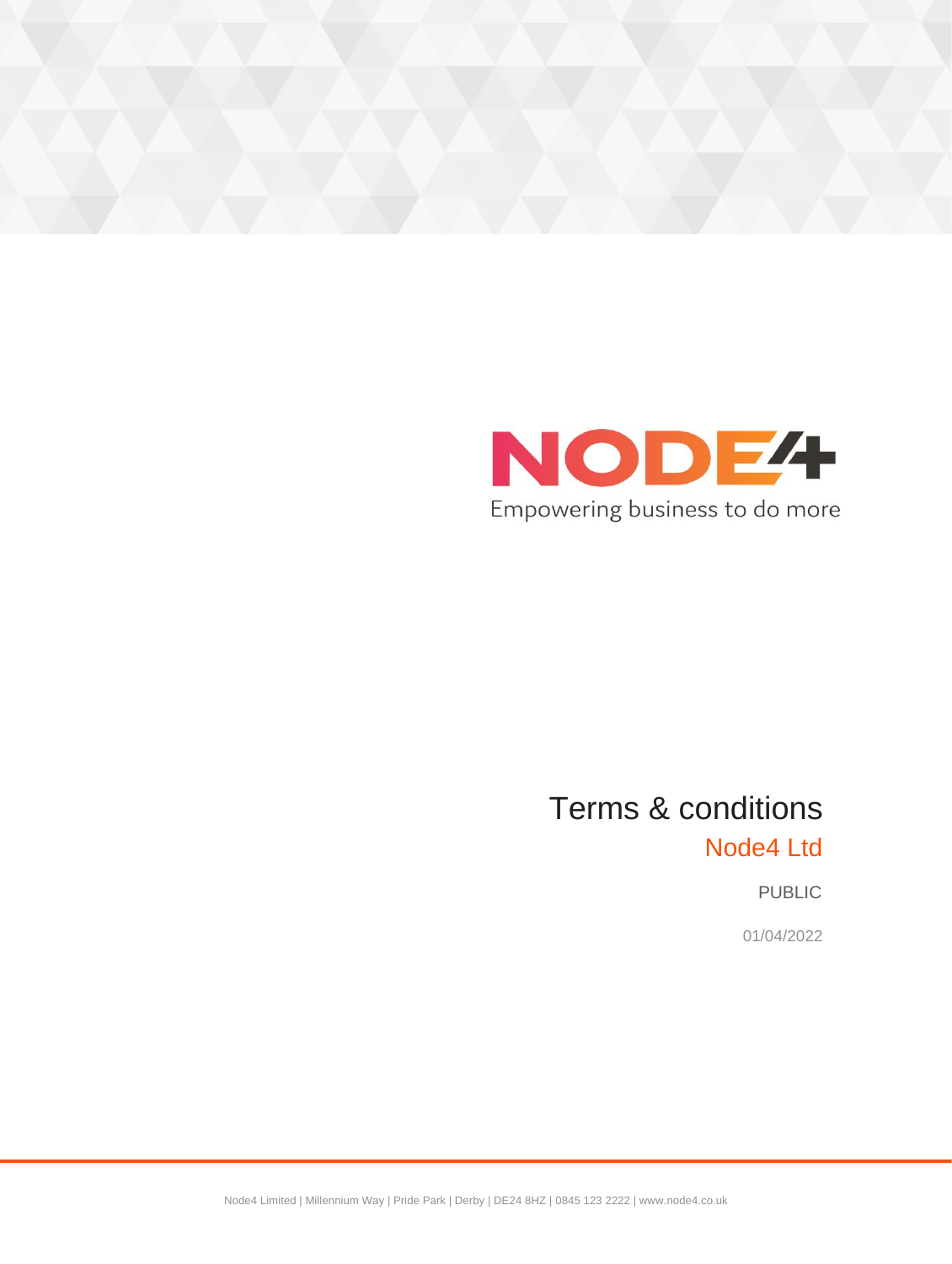

# Terms and conditions Node4 Limited

These are Node4's General Terms and Conditions of business and should be read in conjunction with the Order Form agreed between Node4 and the Customer and the applicable Schedule Document for the service required.

# 1. Definitions and interpretation

1.1 In the Agreement the following expressions will have the following meanings unless inconsistent with the context:

*"Acceptable Use Policy"* means the acceptable and fair use policies of Node4 and any Third Party Services Providers as applicable from time to time and/or as made available on Node4's website [\(www.node4.co.uk\)](http://www.node4.co.uk/).

*"Agreement"* means the agreement between Node4 and the Customer for the provision of Services and / or Products formed by these Terms, the terms of the Order Form and the Schedule **Document** 

*"Applicable Data Protection Laws"* means to the extent the UK GDPR applies, the law of the United Kingdom or of a part of the United Kingdom which relates to the protection of personal data; or to the extent the EU GDPR applies, the law of the European Union or any member state of the European Union which relates to the protection of personal data

*"Applicable Laws" means* all applicable laws, statutes, statutory provisions or subordinate legislation in force from time to time relating to the provision or use of the Services and / or Products or the performance of this Agreement, including but not limited to the Applicable Data Protection Legislation, General Conditions of Entitlement issued pursuant to the Communications Act 2003, Bribery and Corruption (UK Bribery Act 2010), Equal Opportunities (Equal Opportunities Act 2010), Information Security, Modern Slavery and Human trafficking (Modern Slavery Act 2015.), Anti facilitation of tax evasion (Criminal Finances Act 2017), any license verification requirements, any

directions or orders of Ofcom and any other enactments, orders, regulations, guidelines or industry codes and applicable judgments of a relevant court of law or decisions of a tribunal or competent authority which creates binding precedent, as may be amended, modified, extended, substituted, superseded, varied, replaced or consolidated from time to time

*"Business Day"* means a day which is not a Saturday or Sunday or Public or Bank Holiday

*"Business Hours"* means 9am to 5pm on each Business Day

*"Confidential Information"* means all information in respect of the business of a party including any ideas, business methods, finance, prices, marketing, manpower plans; customer lists or details, computer systems and software, products or services, including know-how or other matters connected with the products or services manufactured, marketed, provided or obtained by a Party, and information concerning a Parties relationships with actual or potential clients, Customers or suppliers and any other information which, if disclosed, could cause harm to that Party

*"Contract Year"* means the period of 12 months from the Effective Date and each successive period of 12 months during the continuance in force of the Agreement or, in respect of the final Contract Year under the Agreement, the period from the end of the penultimate Contract Year to the date of termination of the Agreement, if shorter

*"Customer"* as identified on the Order Form

*"Customer Equipment or Licences"* means any equipment, products or services (including the Customer using its own applications and/or licenses) which the Customer has not purchased from Node4 but which it wishes to use and/or deploy on to the Node4 Services and/or Products

*"Customer Personnel"* means all employees and other personnel of the Customer and all agents, contractors and other users of the Services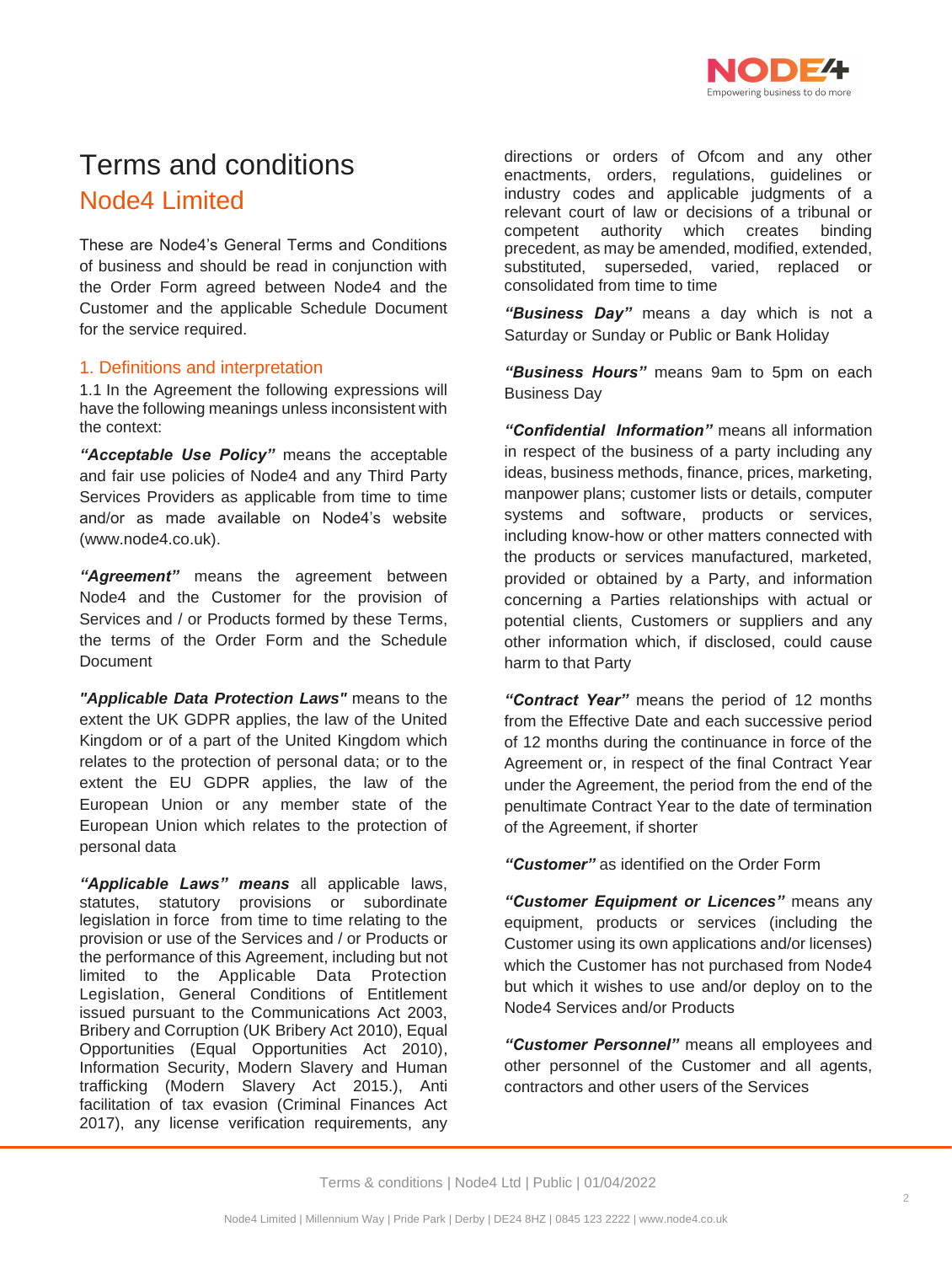

*"Effective Date"* means the date set out in the Order Form

*"EU GDPR"* means the General Data Protection Regulation ((EU) 2016/679), as it has effect in EU law *"Extended Term"* means the period following the Initial Term

*"Fees"* mean the charges due to Node4 as set out in the Order Form or Schedule Document, as may be amended from time to time pursuant to these conditions or the Schedule Document

*"Initial Term"* means the initial term of the Agreement as set out in the Order Form, which shall commence on the Ready For Service Notification

"*Intellectual Property Rights*" means all patents, rights to inventions, utility models, copyright and related rights, trade marks, service marks, trade, business and domain names, rights in trade dress or get-up, rights in goodwill or to sue for passing off, unfair competition rights, rights in designs, rights in computer software, database rights, topography rights, moral rights, rights in confidential information (including know-how and trade secrets) and any other intellectual property rights including those of any Third Party Service Provider, in each case whether registered or unregistered and including all applications for (and rights to apply for and be granted) renewals or extensions of such rights, and all similar or equivalent rights or forms of protection which subsist or will subsist, now or in the future, in any part of the world in the Products and/or Services

*"Node4"* means Node4 Limited registered in England, No. 04759927, whose registered address is at Millennium Way, Pride Park, Derby DE24 8HZ

*"Node4 Equipment"* means any hardware, software, cabling and/or other products or equipment provided by Node4 to the Customer in connection with the provision of the Services or otherwise used by Node4 to provide the Services

*"Order Form"* means the order form signed by the Customer detailing the Services and/or Products to be supplied by Node4

*"Party" or "Parties"* means a party to this Agreement being either Node4 or the Customer

*"Products"* means any hardware, software, cabling and/or other products or equipment sold or licensed by Node4 to the Customer as identified in the Order Form, as may be amended from time to time pursuant to clause 3.5 of these conditions

**"***Ready for Service Notification***"** means communication from Node4 to the Customer that the implementation of a Product or Service is completed and available for use by the Customer

*"Schedule Document"* means any schedule document applicable to the particular Services and Products, as identified in the Order Form

*"Services"* means the service provided by Node4 as identified in the Order Form, as may be amended from time to time pursuant to clause 3.5 of these conditions or the Schedule Document

*"Service Levels"* means any service levels applicable to the Services as set out in the Schedule **Document** 

"*Terms*" mean these terms and conditions, as updated or amended from time to time in accordance with clause 2.6

*"Third Party Services"* means any part of the Services which Node4 procures from a third party, and any third party hosting services, telecommunications services and/or equipment which Node4 uses in order to provide the Services

*"Third Party Services Provider"* means the provider of any Third Party Services

**"UK GDPR"** has the meaning given to it in section 3(10) (as supplemented by section 205(4)) of the Data Protection Act 2018.

1.2 The headings to these conditions and in the Order Form and Schedule Document are for convenience only and will not affect their construction or interpretation.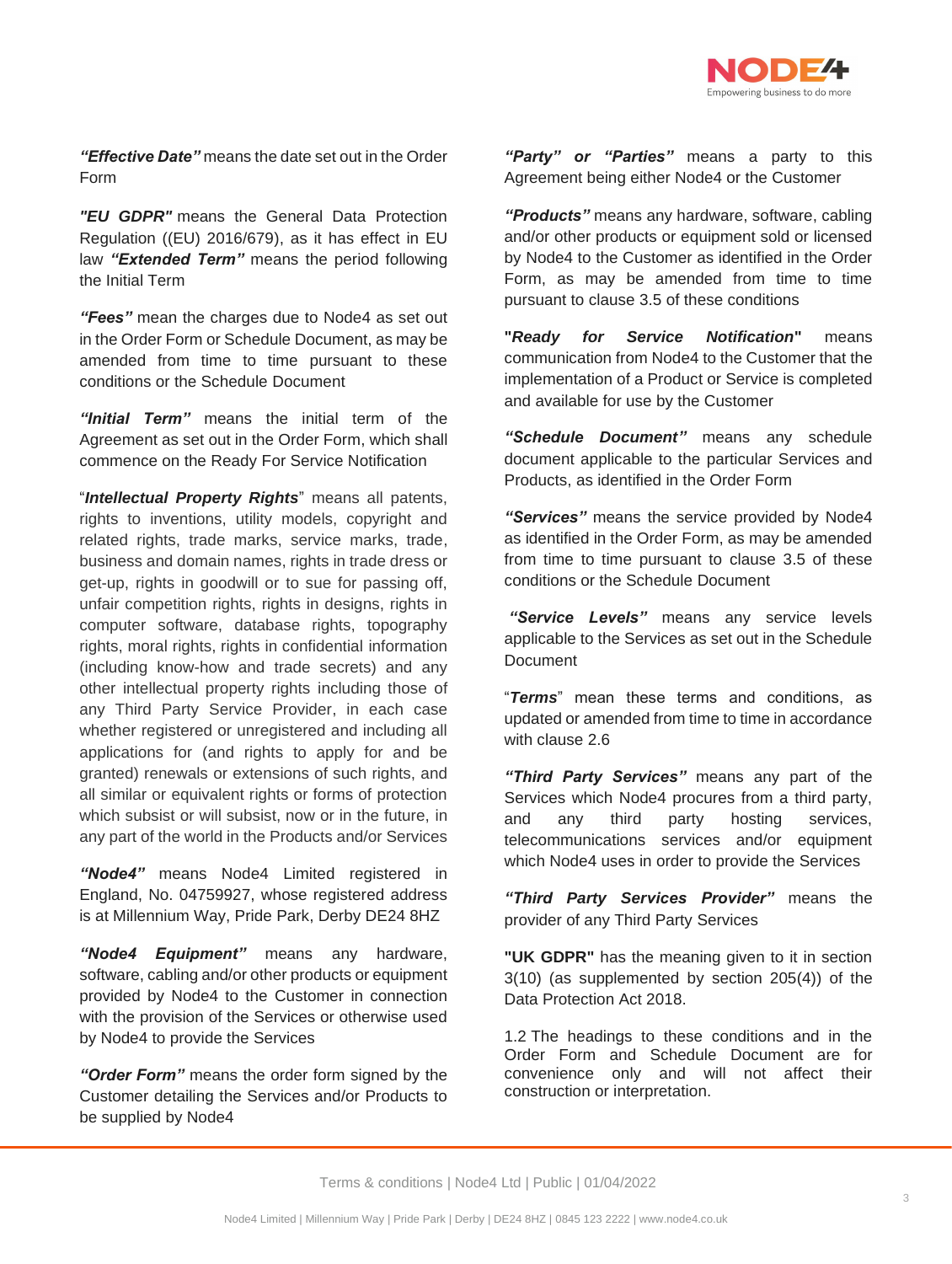

1.3 Any phrase in the Agreement introduced by the term "include", "including" "in particular" or any similar expression will be construed as illustrating and will not limit the sense of the words proceeding.

1.4 Any reference to legislation or a legislative provision is a reference to it as amended or reenacted. A reference to legislation or a legislative provision includes all subordinate legislation made under that legislation or legislative provision.

# 2. Formation

2.1 These conditions, together with the other terms set out in the Agreement, will apply to all contracts and agreements between the Parties to the exclusion of all other terms and conditions and all previous oral or written representations.

2.2 If there is a conflict between any of these terms and conditions, the Order Form and the Schedule Document, the conflict will be resolved according to the following order of priority:

- 2.2.1 The Order Form,
- 2.2.2 These Terms, and
- 2.2.3 The Schedule Document.

2.3 Each order or acceptance of a quotation for Services or Products will be deemed to be an offer by the Customer to purchase Services or Products upon these Terms. The Agreement is formed when the order is accepted by Node4, by way of e-mail confirmation or any other written acknowledgement. No contract or Agreement will come into existence until such written acknowledgement of the order is issued by Node4. All orders must be on Node4's standard Order Form.

2.4 Any quotation provided by Node4 is valid for a period of 7 days only from its date, provided Node4 has not previously withdrawn it. A quotation shall not constitute an offer.

2.5 All orders are non-cancellable. Without prejudice to this, no Products may be returned by the Customer following delivery unless they fail to comply with their specification due to defects in material or workmanship, and then only in accordance with the provisions of clause 8.1.

2.6 Node4 will be entitled to make changes to these Terms at any time for legal or regulatory reasons or for any changes made by a Third Party Services Provider by notifying the Customer in writing, following which the Customer will be subject to any such amended conditions from the date of the

relevant notification. For all other changes to these Terms, Node4 shall notify the Customer in writing of any such changes and unless the Customer can demonstrate in writing to Node4 within 30 days of any such notice that acceptance of such change would cause it a material detriment, the Customer shall be subject to the amended conditions from the date of the relevant notification. The most recent version of these Terms will be found at www.node4.co.uk.

#### 3. Node4 rights and obligations

3.1 The Services and the Products to be provided to the Customer are as described or referred to on the Order Form and the Schedule Document.

3.2 Time for performance or delivery is not of the essence and any timescales for performance or delivery given by Node4 are estimates only. Node4 will use its reasonable endeavours to provide the Services and deliver the Products in accordance with any timescale set out on the Order Form, but will not be liable to the Customer where it fails to meet any timescale.

3.3 Node4 will not be liable for any breach of contract or failure to provide the Services and / or deliver the Products resulting from (a) any breach by the Customer of the Agreement, (b)any use of the Services and/or Products in connection with Customer Equipment or Licences , or (c) any failure by the Customer to follow Node4's instruction as to the installation, use or maintenance of the Services and/or Products.

3.4 Node4 will not be obliged to provide any Services or Products not referred to on the Order Form.

3.5 Node4 may at any time and from time to time improve, correct or otherwise modify all or any of the Services and / or Products (including substituting software and/or Products with software or equipment of similar specification), provided that such modification does not materially adversely affect provision of the Services to the Customer or the functionality of the Products. Node4 will endeavour to give the Customer reasonable notice of any such modification, where this is reasonably practicable.

3.6 Node4 shall use its reasonable endeavours to provide the Services in accordance with the Service Levels. However, the Customer acknowledges that, given the nature of the Services, Node4 cannot guarantee that the Services will be uninterrupted or error free.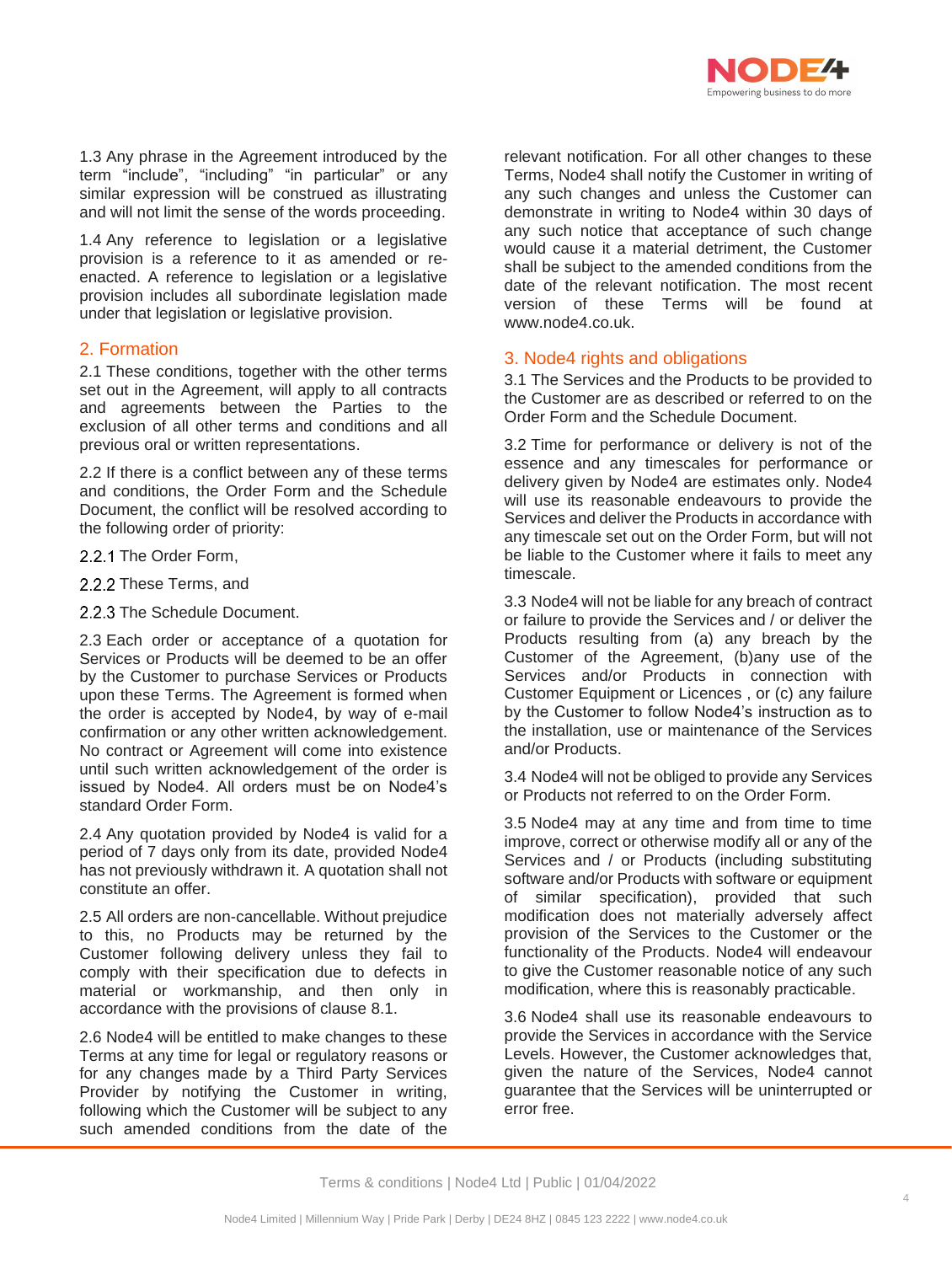

3.7 Where service credits are provided for in the Schedule Document, these shall be the sole and exclusive remedy of the Customer for any failure to meet the applicable Service Levels. Node4 shall have no additional liability to the Customer in respect thereof.

3.8 Risk of damage to or loss of the Products will pass to the Customer on delivery.

3.9 Ownership of the Products will not pass to the Customer until Node4 has received in full (in cash or cleared funds) all sums due to it in respect of:

3.9.1 The Products: and

3.9.2 All other sums which are or which become due to Node4 from the Customer on any account, except disputed invoices as provided in clause 7.4.

3.10 Until ownership of the Products has passed to the Customer, the Customer must hold the Products on a fiduciary basis as Node4's bailee, store the Products separately and readily identifiable as Node4's property and maintain the Products in satisfactory condition insured on Node4's behalf for their full price against all risks to the reasonable satisfaction of Node4

3.11 Unless and until ownership of the Products has passed to the Customer , the Customer's right to possession of the Products will terminate immediately if any of the circumstances set out in clause 12.4 occur.

3.12 Node4 will be entitled to recover payment for the Products notwithstanding that title in any of the Products has not passed from Node4.

3.13 Clauses 3.9 to 3.12 shall survive termination of the Agreement, howsoever caused..

3.14 Node4 reserves the right to refuse access to its premises and servers to anyone where there are reasonable grounds for doing so and in accordance with the Data Centre Access and Security Procedure.

3.15 Node4 shall, in accordance with the Applicable Laws perform its obligations under or in connection with this Agreement.

3.16 Node4 shall, during normal Business Hours, assist the Customer or Customer representatives with the right of access to relevant Node4 systems and personnel used in the provision of Services in order to audit Node4's compliance with its obligations under this Agreement. Such right shall be limited to one audit of up to 4 hours (additional hours

will be charged) per calendar year and Customer shall be required to provide a minimum of 10 Business Days notice in advance of any audit. Each Party shall bear its own costs in relation to the audit.

# 4. Customer rights and obligations

4.1 The Customer will provide Node4 with all information, instructions and assistance that Node4 may reasonably require in order to carry out its obligations under the Agreement. The Customer shall co-operate fully and in good faith with Node4 and any applicable Third Party Services Provider. The Customer shall provide Node4, its employees and agents with access to Customer premises and other sites at all reasonable times as reasonably required (including, but not limited to, access for the purposes of installation, inspection, maintenance, replacement, upgrade, or removal of the Products, Node4 Equipment and any other equipment associated with the Services and any audit which Node4 may be required to carry out by any Third Party Services Provider to demonstrate compliance with any licensing requirements in connection with any of the Services, the Products and/or any Customer Equipment or Licences)**,** facilities at such premises and sites, assistance with testing and other assistance to Node4 that Node4 shall reasonably require to perform its obligations under the Agreement, and the Customer shall comply with any reasonable operating instructions issued by Node4 from time to time.

4.2 If Node4 is provided with any incorrect information, instructions or delayed in connection with the delivery or provision of Services, then the Customer shall pay or reimburse any reasonable and demonstrable costs, including costs incurred by Node4.

4.3 Where Node4 or any Third Party Services Provider are working on Customer premises, the Customer shall ensure a safe working environment in compliance with all applicable health and safety laws.

4.4 All Services are subject to the Acceptable Use Policy. The Customer shall, at all times in connection with its use of the Services, comply with the Acceptable Use Policy.. Node4 shall notify the Customer in writing of any changes to the Acceptable Use Policy and it shall be the responsibility of the Customer to ensure that it is aware of the current policies. The Customer shall ensure that the Acceptable Use Policy is communicated to Customer Personnel in a timely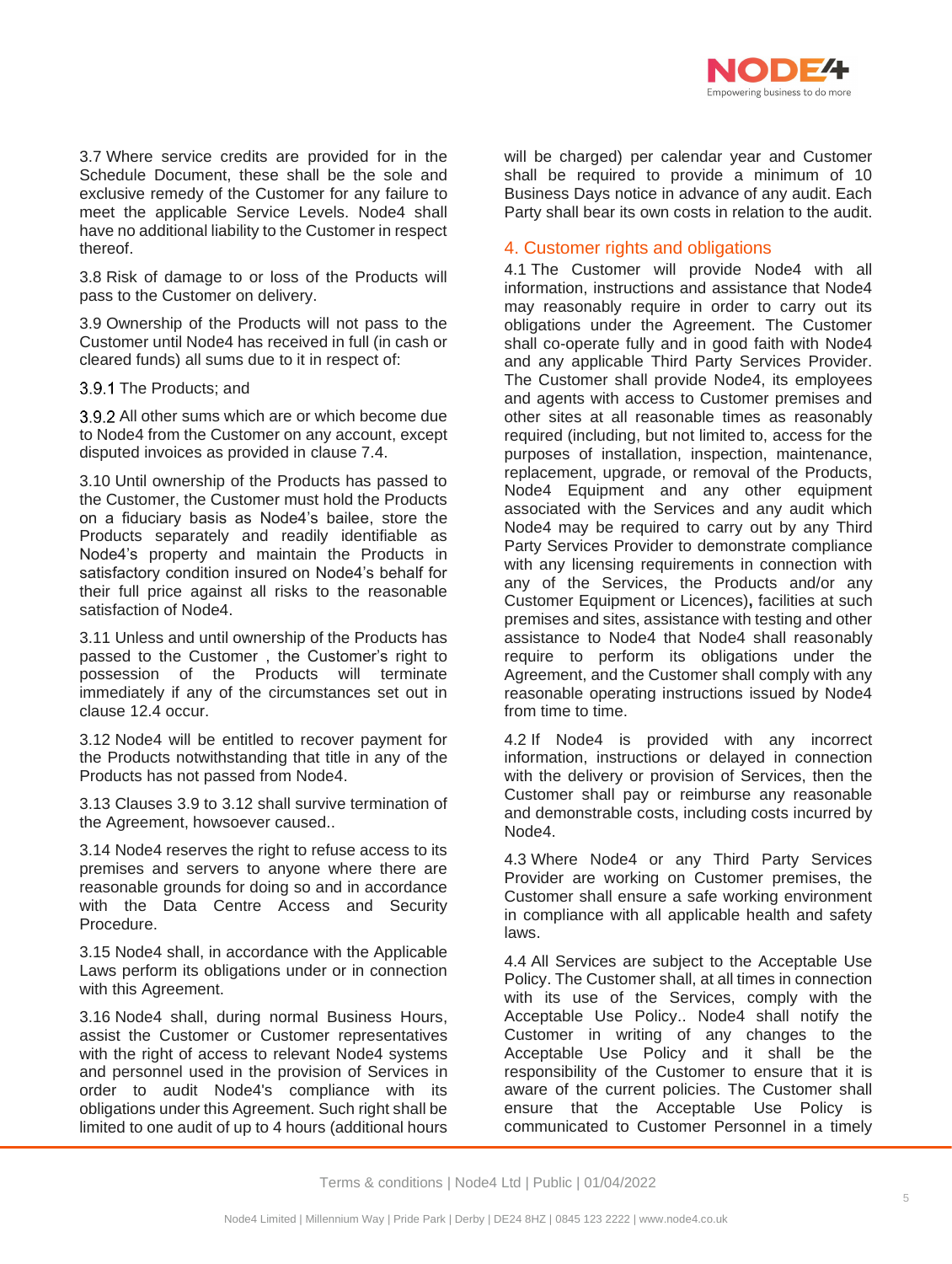

manner and adhered to by Customer Personnel at all times.

4.5 Without prejudice to clause 4.4, the Customer shall not use the Services, any Node4 Equipment or any Customer Equipment which is located on Node4 premises:

4.5.1 to provide, store, host, link to or connect to illegal content, content designed to offend or cause needless anxiety to others, any material which is abusive, indecent, defamatory, obscene, threatening, menacing or likely to cause harassment or which is in breach of any copyright, confidence, privacy or any other rights or scanning software;

4.5.2 to distribute illegal, copyright infringing, indecent or offensive material;

 $4.5.3$  to send or procure the sending of any unsolicited e-mail; or

4.5.4 in an unlawful manner or for any illegal purpose.

4.6 The Customer will ensure that all Products and Services provided by Node4 are adequately protected from fraudulent or improper use by any Third Parties. The Customer shall pay any costs and expenses incurred or suffered by Node4 resulting from fraud or other improper use of the service.

4.7 Whether or not express reference is made to Customer Personnel in the relevant provision, the Customer will procure that all Customer Personnel comply with all the duties, obligations and restrictions imposed on the Customer by the Agreement, to the extent such duties, obligations and restrictions are applicable to the Customer Personnel. Any act or omission of any Customer Personnel which, if it had been committed or omitted by the Customer, would have been a breach of the Agreement by the Customer will be deemed to be a breach of the Agreement by the Customer who will be liable to Node4 accordingly.

4.8 Where the Products or Services:

4.8.1 include any software, the same is provided to the Customer on a licensed basis in accordance with the licence terms and conditions applicable thereto, which the Customer agrees that it will comply with;

4.8.2 will be used by the Customer including Customer Equipment or Licences, the Customer warrants to Node4 that*,* all licenses and permissions required for such use are obtained and sufficiently cover the Customer's use and deployment of the software on to Node4's IT infrastructure and have been verified by the relevant licensor (e.g. Microsoft) through completion of an appropriate license verification process. The Customer shall be liable for any damages or losses incurred by Node4 relating to the use of any Customer Equipment or Licences.

4.9 The Customer shall, at all times:

4.9.1 comply with all Applicable Laws;

4.9.2 not knowingly take any action or omit to do anything which would cause Node4 to be in breach of the Applicable Laws or any arrangement with any Third Party Service Provider and shall immediately notify Node4 if any instruction given to Node4 would or would be likely to cause Node4 to cause any such breach; and

4.9.3 obtain and maintain all necessary licences, permissions or consents which may be required for the Products and/or Services.

4.10 The Customer shall with regard compliance with Applicable Laws:

4.10.1 inform Node4 as soon as it becomes aware of any changes in the Applicable Laws that may impact the Products and/or Services;

4.10.2 provide Node4 with timely details of measures it proposes to take and changes it proposes to make to comply with any such changes;

4.10.3 consult with Node4, and if possible agree with the Node4, on the manner, form and timing of changes it proposes to make to meet those changes in the Applicable Laws;

4.10.4 use all reasonable endeavours to minimise any disruption caused by any changes in Applicable Laws introduced pursuant to this Clause 4.10

4.11 The Customer shall implement and maintain appropriate security measures in connection with the Products and/or Services. The Customer shall inform Node4 as soon as it becomes aware of actual or potential security breach which could impact the Services.

4.12 The Customer shall comply and support Node4 in relation to any audits from Third Party Providers or relevant authorities in relation to the services provided.

#### 5. Suspension

5.1 Without prejudice to any other right or remedy that it may have in such circumstances, Node4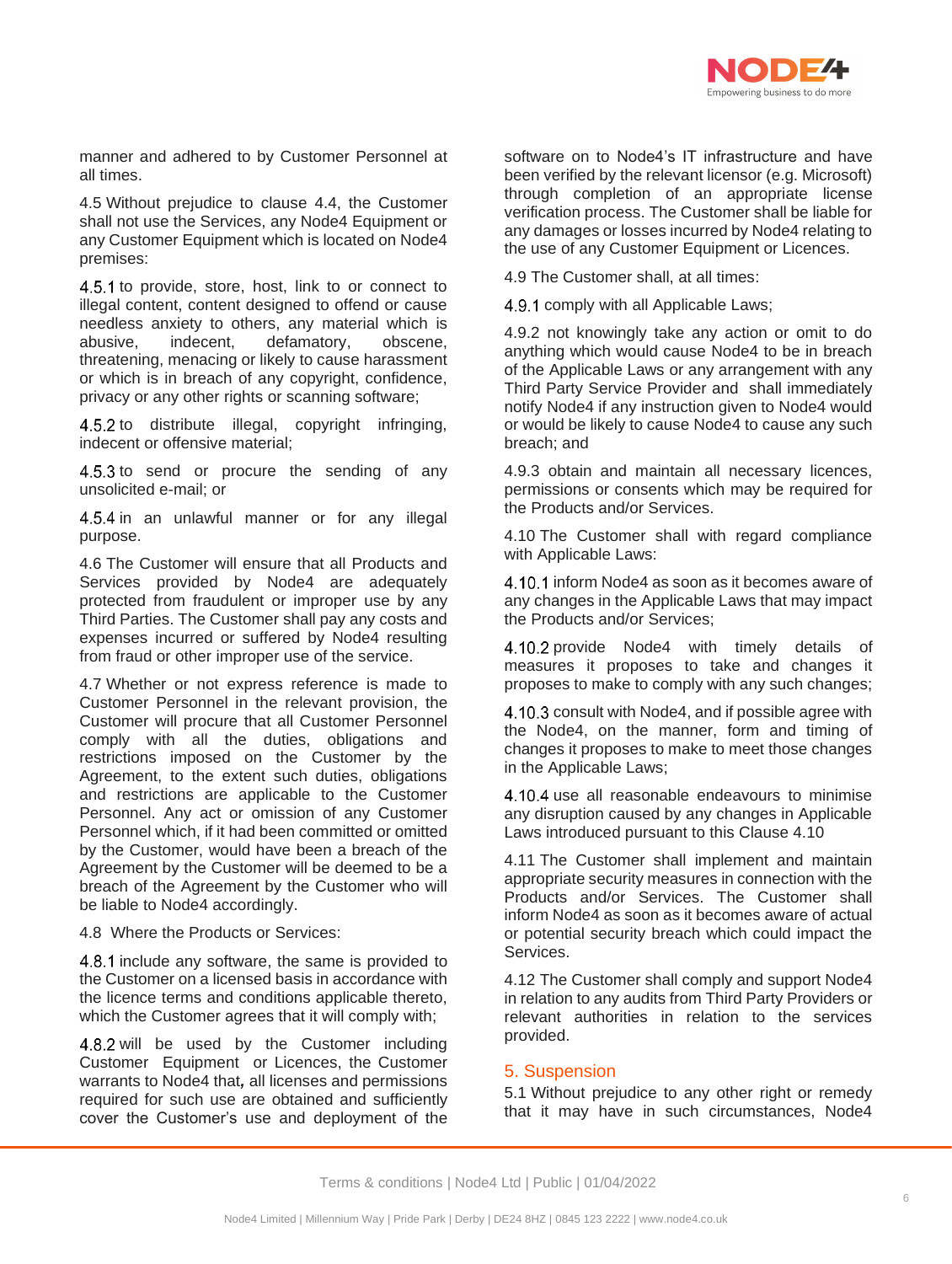

reserves the right to suspend provision of any part of the Services where:

5.1.1 the Customer's use of any of the Services is found to be monopolizing the resources available (this policy is only implemented in extreme circumstances and is intended to prevent misuse of the Services); or

5.1.2 the Customer is in breach of the Acceptable Use Policy, clause 4.5, 4.9 or otherwise in material breach of the Agreement and fails to rectify such breach within 7 days of a written request from Node4 requiring the same to be rectified; or

5.1.3 such suspension is required to maintain, repair or upgrade any Node4 systems and/or the Services (Node4 shall use reasonable endeavours to give as much advance notice to the Customer as is reasonably practicable in the circumstances); or

5.1.4 required to deal with any actual or suspected security breach, virus, or attack or any misuse by any person of any Node4 systems and/or the Services; or

5.1.5 necessary because of an emergency; or

5.1.6 required by any regulatory, governmental or other competent authority; or

5.1.7 the Services depend on any Third Party Services and any Third Party Service is suspended by the relevant Third Party Services Provider or otherwise; or

5.1.8 the Customer fails to pay any undisputed Fees in accordance with the provisions of the Agreement.

5.2 Node4 may from time to time by raising a Priority 1 ticket close down or restrict the whole or part of the Services where necessary for emergency repair, to prevent overload of the network, or to preserve the safety, security or integrity of the Services and traffic conveyed. Node4 shall at its sole discretion decide when such action is necessary.

5.3 The Customer shall be responsible for the Customer's internal network configuration and any equipment that it uses with the Services that is not a Product or Node4 Equipment. Any interruptions to the Services that occur as a result of an internal configuration or equipment issue may not be deemed as an interruption or suspension of the formal provision of the Services and Node4 shall have no liability in this respect.

5.4 Where provision of any part of the Services is suspended by Node4 pursuant to clause 5.1.1, 5.1.2 or 5.1.8, Node4 shall be entitled to charge the Customer its standard reconnection fee as applicable from time to time, which the Customer shall pay to Node4 prior to Node4 recommencing provision of such part of the Services.

#### 6. Fees

6.1 All Fees will commence when Ready For Service Notification is provided.

6.2 Node4 shall be entitled to increase the Fees at any time, but no such increase may take effect earlier than the end of the Initial Term, except:

6.2.1 where the costs incurred by Node4 in the provision of the relevant Services or Products increase through factors that are outside of Node4's control, including electricity, licensing and charges levied by Third Party Services Providers or increases due to legal or regulatory requirements. Node4 shall give the Customer 30 days' notice of such increases.

6.2.2 An annual increase of the higher of CPI [\(https://www.ons.gov.uk/economy/inflationandpricei](https://www.ons.gov.uk/economy/inflationandpriceindices) [ndices\)](https://www.ons.gov.uk/economy/inflationandpriceindices) and 2% shall apply to the Fees and shall be effective no earlier than the first anniversary of the Effective Date of the Agreement.

6.3 All Fees shall be payable in advance on a monthly or yearly basis (as indicated in the Schedule Document and Order Form).Fees shall be nonrefundable in whole or part if the Agreement or any relevant part is terminated by the Customer during the period to which the payment relates.

6.4 Node4 reserves the right to require the payment of such Fees as specified in the Order Form in advance prior to the commencement of the provision of the Services or any Products or before any order is progressed.

6.5 All other Fees (unless indicated otherwise in the Schedule Document or Order Form) shall be payable by the Customer following provision of the relevant Services or delivery of the Products, or, where provision of the relevant Services continues for more than one month, monthly in arrears.

6.6 Additional Fees will become payable if the Customer exceeds agreed or stipulated bandwidth, licenses or other use levels or restrictions set out in the Schedule Document or Order Form.

6.7 Any total sum for the Fees set out in an Order Form is (unless stated in the Order Form to be a fixed and firm amount) an estimate of the Fees only and not a fixed price quotation.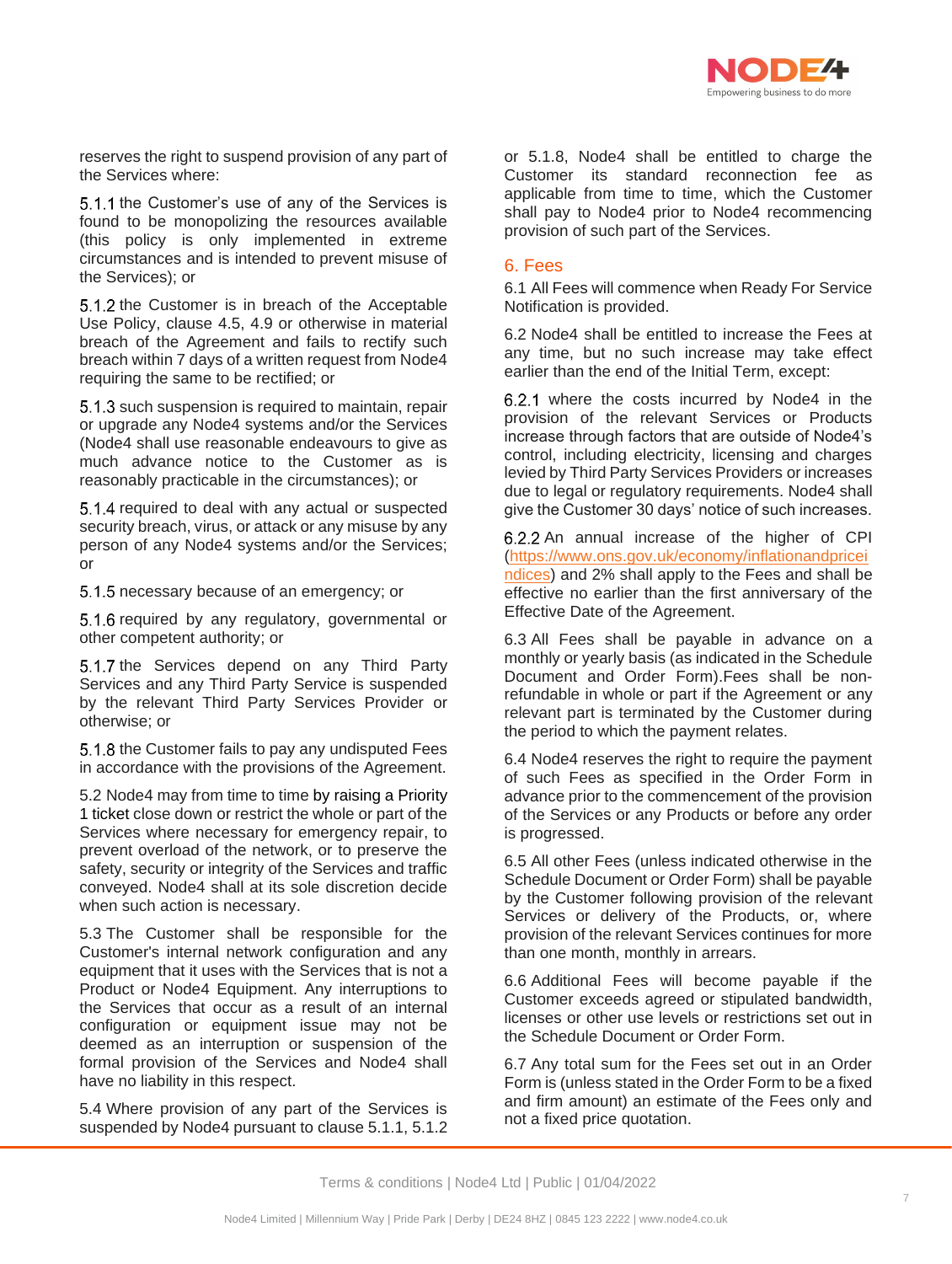

6.8 Any sums payable by the Customer to Node4 under the Agreement are exclusive of value added tax or any similar taxes, levies or duties, which will be added to such sums and be payable by the Customer at the appropriate rate.

6.9 Node4 shall be entitled to make a search in relation to the Customer with a credit reference agency (and make other credit enquiries from time to time), to keep a record of that search and of any enquiries.

6.10 All Fees shall be paid by direct debit, to such account as specified by Node4.

# 7. Payment

7.1 The Customer agrees to pay Node4 invoices within 14 days of the date of the invoice. If invoices are not settled in full by then, the Customer will without prejudice to its other rights and remedies be liable to pay interest on any sum outstanding from the due date for payment on a daily basis until payment is made (whether before or after any judgment) in accordance with the provisions of the Late Payment of Commercial Debt (Regulations) 2013. Time for payment shall be of the essence of the Agreement.

7.2 All payment is in UK sterling.

7.3 All payments to be made by the Customer will be made in full without any set-off, restriction or condition and without any deduction or withholding for or on account of any counterclaim or any present or future taxes, levies, duties, charges, fees, deductions or withholdings of any nature, unless in relation to a documented disputed invoice or the Customer is required by law to make any such deduction or withholding.

7.4 If Customer receives an invoice which it reasonably believes includes a sum which is not valid and properly due (a disputed invoice):

7.4.1 Customer shall notify Node4 in writing within 7 Business Days of receiving the invoice;

7.4.2 the Customer shall pay the balance of the invoice which is not in dispute by the due date;

7.4.3 the Parties shall endeavour to resolve any disputes promptly.

7.5 Once a dispute has been resolved, where Customer is required to make a balancing payment, it shall do so within 7 days.

7.6 If a disputed invoice is not resolved within 30 days,

7.7 then the dispute resolution process in clause 16 shall apply.

7.8 Node4 shall have a lien over and be entitled to retain any equipment and property of the Customer in Node4's possession pending satisfaction in full of the Customer's payment obligations under the Agreement, including following any termination of the Agreement. This shall include the right to sell the same and set off the proceeds of sale against any sums owing.

#### 8. Warranty

8.1 Node4 warrants that on delivery, and for a period of 12 months from the date of delivery ("**Warranty Period**"), the Products shall conform in all material respects to their description and will be free from material defects in material or workmanship. During the Warranty Period, if the Customer proves to the reasonable satisfaction of Node4 that the Products do not reasonably comply with this warranty, Node4 shall repair, or at its option replace, the Products free of charge. Except as provided in this clause 8.1, Node4 shall have no liability to the Customer in respect of the Product's failure to comply with the warranty and the remedies stated in this clause shall be the Customer's sole right of remedy. This obligation will not apply where:

8.1.1 the Products have been improperly altered by the Customer or any third party in any way whatsoever, or have been subject to misuse or unauthorised repair;

8.1.2 the Products have been improperly installed or connected (other than by Node4);

 $8.1.3$  the defect arises as a result of the Customer's failure to follow Node4's instructions;

8.1.4 any maintenance requirements relating to the Products have not been complied with (other than where Node4 is responsible for such maintenance under the Agreement);

8.1.5 the Customer has failed to notify Node4 of any defect or suspected defect within 14 days of the same coming to the knowledge of the Customer, and in any event no later than 12 months from the date of delivery; and

8.1.6 the Customer makes any further use of the Products after giving notice of any defect or suspected defect.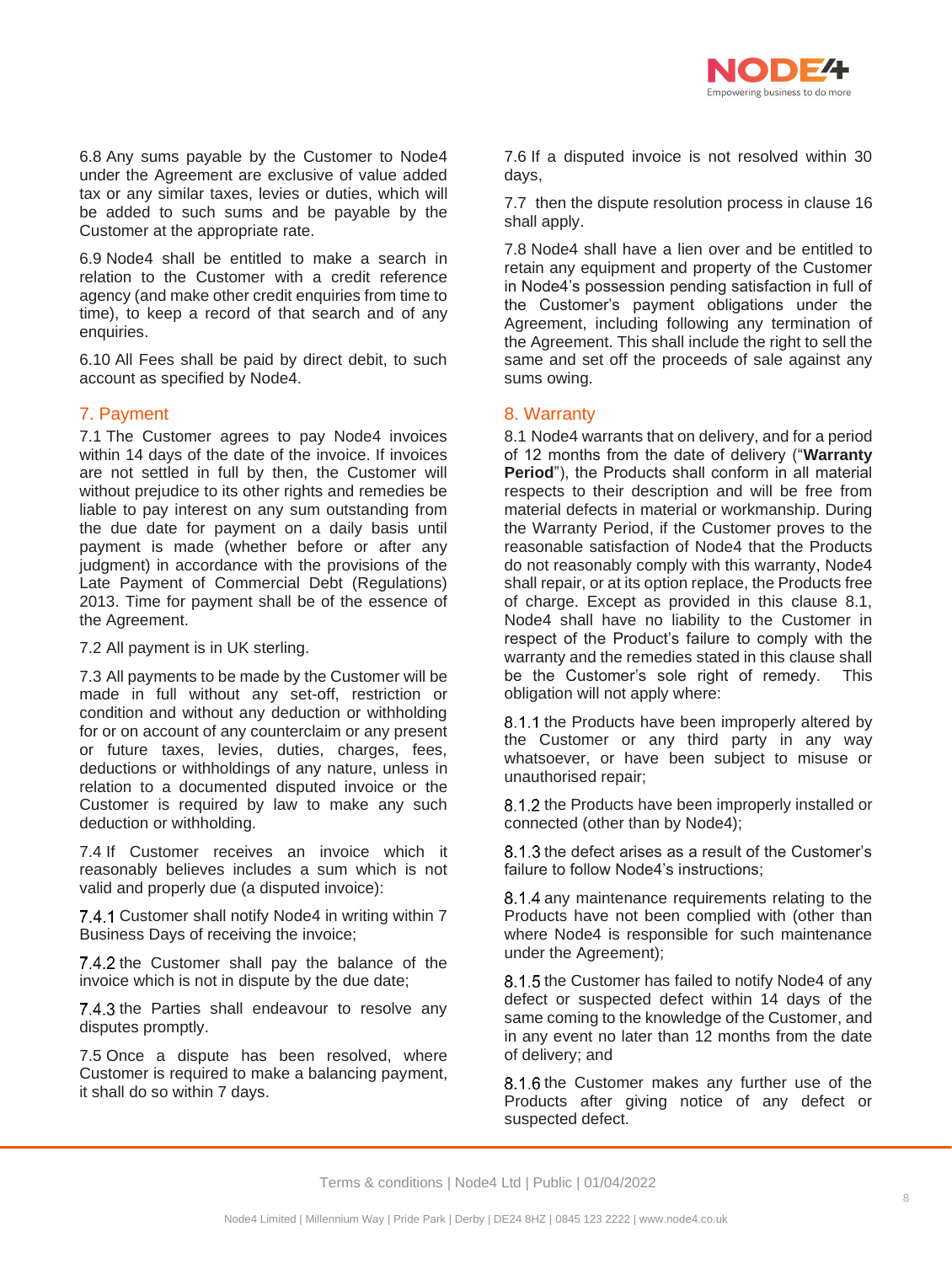

8.2 Node4 warrants that the Services will be provided with reasonable care and skill.

#### 9. Liability

9.1 The Parties do not (and nothing in the Agreement shall be construed so as to) exclude liability (if any) to the other Party:

9.1.1 for breach of obligations arising under section 12 Sale of Goods Act 1979 or section 2 Supply of Goods and Services Act 1982;

9.1.2 for personal injury or death resulting from negligence;

9.1.3 under section 2(3) Consumer Protection Act 1987;

9.1.4 for any matter for which it would be illegal to exclude or to attempt to exclude its liability; or

 $9.1.5$  for fraud.

9.2 Except as provided in clause 9.1, neither Party will be under any liability to the other Party whatsoever (whether in contract, tort (including negligence), breach of statutory duty or any Applicable Laws, restitution or otherwise) for:

9.2.1 any indirect, consequential or special loss or damage;

9.2.2 any loss of profits (direct or indirect);

9.2.3 loss of sales, contracts or business (direct or indirect);

9.2.4 loss of anticipated savings (direct or indirect);

9.2.5 loss of or depletion of goodwill (direct or indirect);

9.2.6 loss of data (direct or indirect);

9.2.7 loss of revenue (direct or indirect);

9.2.8 loss of opportunity (direct or indirect); or

9.2.9 loss arising in connection with the Customer having insufficient or incorrect licenses with respect to the Customer Equipment or Licences (direct or indirect).

9.3 Subject to clauses 9.1 and 9.2, either Party's aggregate liability in any Contract Year under the Agreement howsoever caused (whether in contract, tort (including negligence), breach of statutory duty, restitution or otherwise) and in respect of all liabilities, damages, charges and/or losses shall be limited to the Fees payable in that Contract Year, including any Service Credits.

9.4 Service Credits shall be the sole financial remedy for Customer for breaches by Node4 of any Service Levels.

9.5 Except as set out in clause 9.1, Node4 hereby excludes to the fullest extent permissible in law, all conditions, warranties and stipulations, express (other than those set out in the Agreement) or implied, statutory, customary or otherwise which, but for such exclusion, would or might subsist in favour of the Customer.

9.6 Customer must submit any claim to Node4 within 12 months from the date of any alleged breach of the Agreement by Node4. Failure to submit any alleged claim within this period shall result in the Customer being precluded from bringing any such alleged claim.

# 10. Intellectual property rights

10.1 Each Party will retain all rights to any Intellectual Property Rights or information that it owned, sub-licensed or developed prior to the Effective Date, or acquired or developed after the Effective Date, without reference to or use of the intellectual property of the other Party.

10.2 In the event that the Services provided by Node4 are adjudicated to infringe, Node4 shall have the option, at its expense:

10.2.1 to modify the Services to be non-infringing;

10.2.2 to obtain for the Customer a licence to continue using the Services;

10.2.3 replace the Service with a service that is substantially similar in functionality and performance.

10.3 Node4 agrees to indemnify Customer against all claims, actions, proceedings, liabilities, costs, expenses, damages and losses suffered or incurred by the Customer arising out of or in connection with any claim made against the Customer that any information, Products and Services used by Node4 in connection with the provision of services provided by Node4 infringes a copyright, patent or trademark right of any third party provided that:

10.3.1 as soon as reasonably practicable and in any event within 15 days of the date upon which Customer becomes aware of any such claim, give written notice of the claim to Node4, specifying in reasonable detail the nature of the claim;

10.3.2 Node4 shall have sole conduct of the claim and shall take such action to avoid, dispute, resist,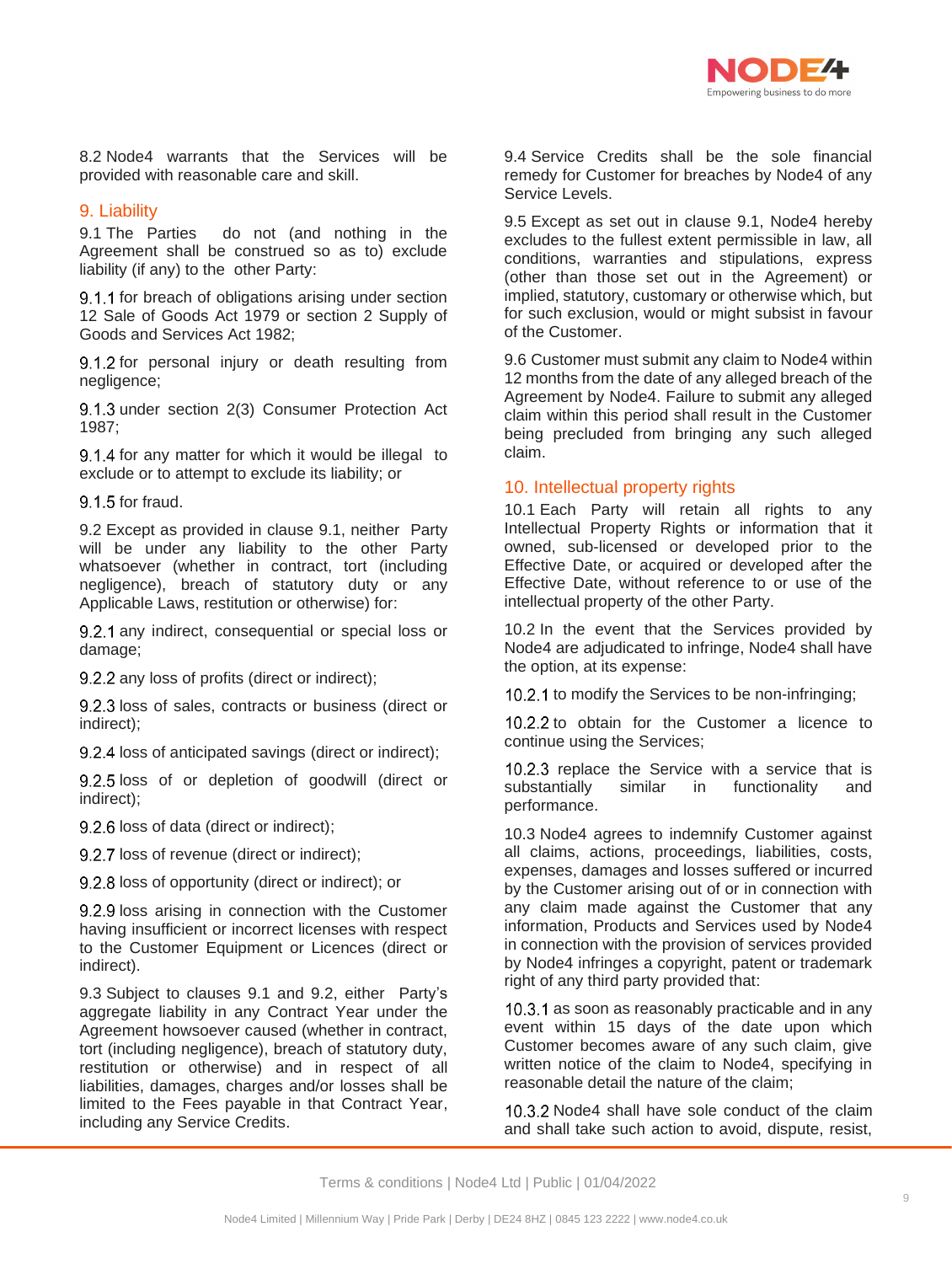

mitigate, compromise or defend the claim and to appeal against any judgment given in respect of it as is reasonably necessary; and

10.3.3 the Customer provides Node4 with all such assistance, information, and authority reasonably required by Node4 to give effect to the provisions of clause 10.3.2.

# 11. Force majeure

11.1 Neither Party shall be in breach of this Agreement or otherwise liable for any failure or delay in the performance of its obligations (other than the obligation to pay any Fees under this Agreement) where such delay or failure results from events, circumstances or causes beyond its reasonable control, including acts of God, acts of any governmental or supra-national authority, war or national emergency, riots, civil commotion, fire, systems fault, unauthorised use or access to the IT systems of Node4 or the Customer, explosion, flood, epidemic, lock outs (whether or not by that Party), strikes and other industrial disputes (excluding those relating to either Party's workforce), restraints or delays affecting shipping or carriers, inability or delay in obtaining supplies of adequate or suitable materials and currency restrictions, ("**Force Majeure Event**").

# 12. Term and termination

12.1 The Agreement shall commence on the Effective Date and shall continue in force for the Initial Term and thereafter unless or until terminated by either Party in accordance with this clause 12.

12.2 At the end of the Initial Term or Extended Term, the Agreement will renew automatically for a further Contract Year unless a Party has given to the other party 90 days' prior written notice of termination, such notice not to expire before the end of either the Initial Term or the Extended Term (as appropriate).

12.3 Where the Customer terminates a Node4 Service, a cancellation form will be raised which will need to be signed by both parties. The notice period will commence on the earlier of either the signature of both parties or 15 Business Days after submission of the request by the Customer.

12.4 Either Party may by written notice served on the other terminate the Agreement immediately if:

12.4.1 the other Party is either is in material breach of any of the terms of the Agreement and such breach is incapable of remedy or, where the breach is capable of remedy, fails to remedy such breach

within 14 days after service of a written notice from the party seeking to terminate specifying the breach and requiring it to be remedied;

12.4.2 the other Party is unable to pay its debts within the meaning of section 123 Insolvency Act 1986, makes a proposal for a voluntary arrangement or convenes a meeting of its creditors to consider such a proposal, becomes subject to any voluntary arrangement, has a receiver, manager, or administrative receiver appointed over any of its assets, undertaking or income, passes a resolution for its winding-up, is subject to a petition presented to any court for its winding-up, has a provisional liquidator appointed, has a proposal made for a compromise or arrangement under Part 26 Companies Act 2006, has an administrator appointed in respect of it or is the subject of an application for administration filed at any court or a notice of appointment of an administrator filed at any court or a notice of intention to appoint an administrator filed at any court by any person or is the subject of a notice to strike off the register at Companies House;

12.4.3 if the other Party has any distressed, execution or other process levied or enforced on any of its property;

12.4.4 if the other Party ceases to trade; or

12.4.5 if the Force Majeure Event continues for more than 90 days.

12.5 The termination of the Agreement howsoever arising is without prejudice to the rights, duties and liabilities of either party accrued prior to termination. The clauses in the Agreement which expressly or impliedly have effect after termination will continue to be enforceable notwithstanding termination.

12.6 Subject to the provisions of clause 7.8, on termination of this Agreement howsoever arising each party will return to the other any property of the other in its possession or control.

12.7 Without prejudice to any other of its rights and remedies on Termination Node4 will:

12.7.1 Keep a final backup of the Customer data for the 30 day period.

12.7.2 Provide the Customer the ability to retrieve data held on the Node4 systems via electronic transfer, or provide hard copy of data on to a device provided by the Customer.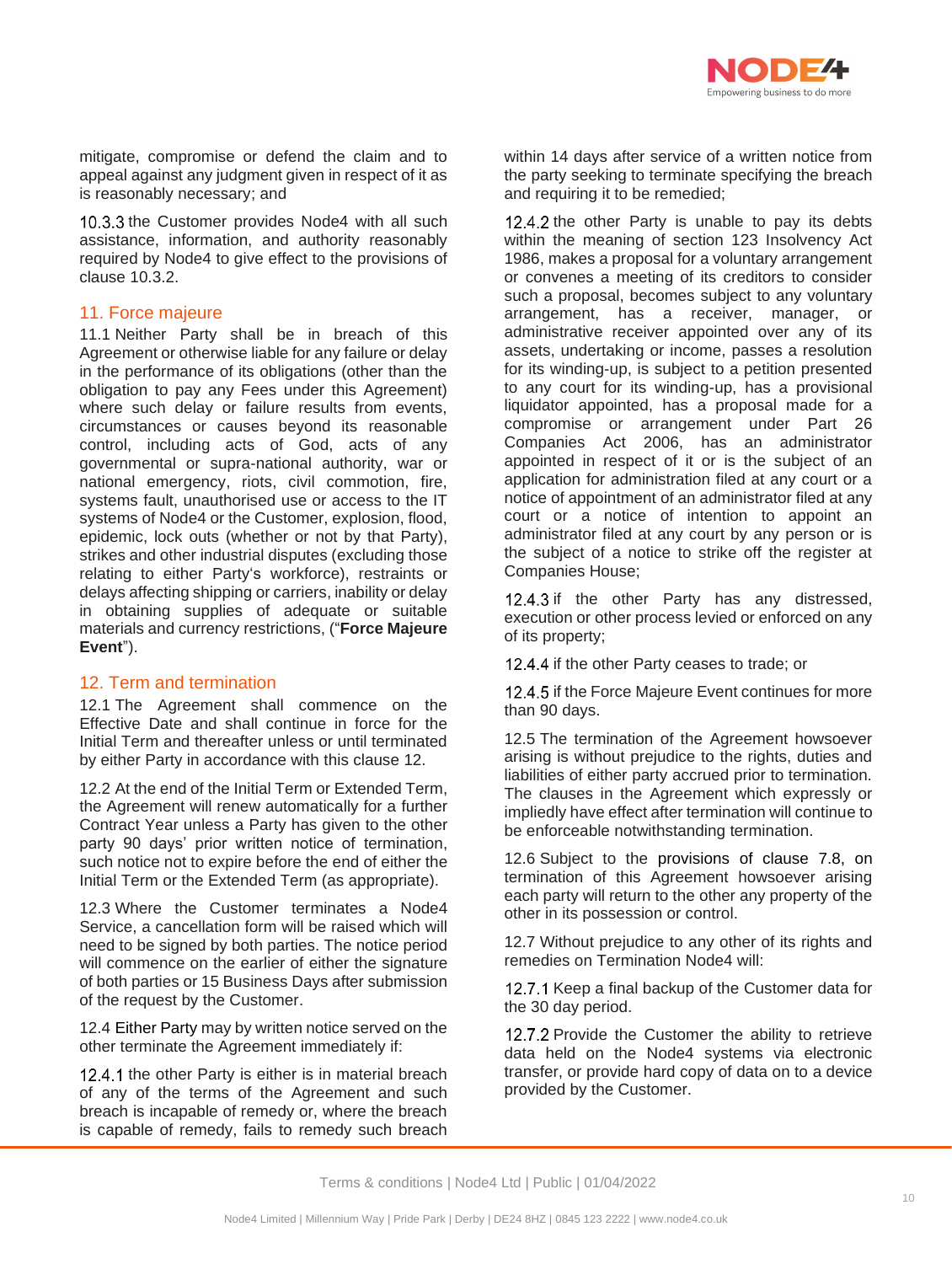

12.7.3 For personal data following written confirmation from the data controller, transfer data by agreed method.

12.7.4 After 30 days Node4 will be entitled to remove the Customer's data and Personal Data from its systems and any Node4 Equipment and provide written confirmation that the Customer's Data and Personal Data has been removed.

12.7.5 If requested by the Customer and with fees and scope agreed in advance Node4 will provide a specific exit plan and support during its execution.

# 13. Early termination fees

13.1 In the event of any termination by Node4 pursuant to clause 12.4, the Customer shall be liable to pay or reimburse Node4 for any cancellation charges that may be due to any Third Party Services Provider or otherwise due as a consequence of such termination, in such case charges limited to the remaining contract value.

13.2 In the event of termination by the Customer unless subject to clause 12.4.1, the Customer shall pay Node4 the remaining Fees as indicated in the Order Form for the remaining months of the Initial or Extended Term.

#### 14. Data and confidential information

14.1 Node4 reserves the right to hold the names and other information provided by and relating to Customers in a computerised database. This data will be used to enable the provision and maintenance of Services, and may in certain circumstances be supplied Node4 to Third Party Service Providers and any other suppliers to Node4 to enable the provision or maintenance of the Services.

14.2 Customers who request an IP address assignment will have their contact details added to the RIPE database.

14.3 Each Party will keep confidential:

14.3.1 the terms of the Agreement; and

14.3.2 any and all Confidential Information that it may acquire in relation to the other party.

14.4 Neither Party will use the other Parties Confidential Information for any purpose other than to perform its obligations under the Agreement. Each Party will ensure that its officers and employees comply with the provisions of clauses 14.2 and 14.3.

14.5 The obligations on a Party set out in clauses 14.2 and 14.3 will not apply to any Confidential Information which:

14.5.1 either of the Parties can demonstrate is in the public domain (other than as a result of a breach of clause 14.2 or 14.3); or

14.5.2 a Party is required to disclose by order of a court of competent jurisdiction but then only to the extent of such required disclosure.

14.6 If so requested by the Party disclosing Confidential Information at any time by notice in writing to the Party receiving Confidential Information, the receiving Party shall:

14.6.1 destroy (or return to the disclosing Party) all documents and materials containing, reflecting, incorporating or based on the disclosing Party's Confidential Information;

14.6.2 to the extent technically and legally practical (without incurring undue expense) erase all the disclosing Party's Confidential Information from the computer and communications systems and devices used by it, or which is stored in electronic form including information that is stored on systems and data storage services provided by third parties; and

14.6.3 certify in writing to the disclosing Party that it has complied with the requirements of this clause 14.7.

14.7 Nothing in clause 15.7 shall require the receiving Party to return or destroy any documents and materials containing or based on the disclosing Party's Confidential Information that the recipient is required to retain by applicable law, or to satisfy the requirements of a regulatory authority.

14.8 The provisions of this clause 14 will survive any termination of the Agreement for a period of 5 years from termination.

#### 15. Personal data

15.1 Both parties will comply with all applicable requirements of the Applicable Data Protection Laws. This Clause 15.1 is in addition to, and does not relieve, remove or replace, a party's obligations or rights under Applicable Data Protection Laws.

15.2 Without prejudice to Clause 15.1, for the purposes of the Applicable Data Protection Laws (i) Node4 is the Customer's processor and the Customer is the controller of the personal data provided to Node4 by the Customer; (ii) the Customer will ensure it has all necessary and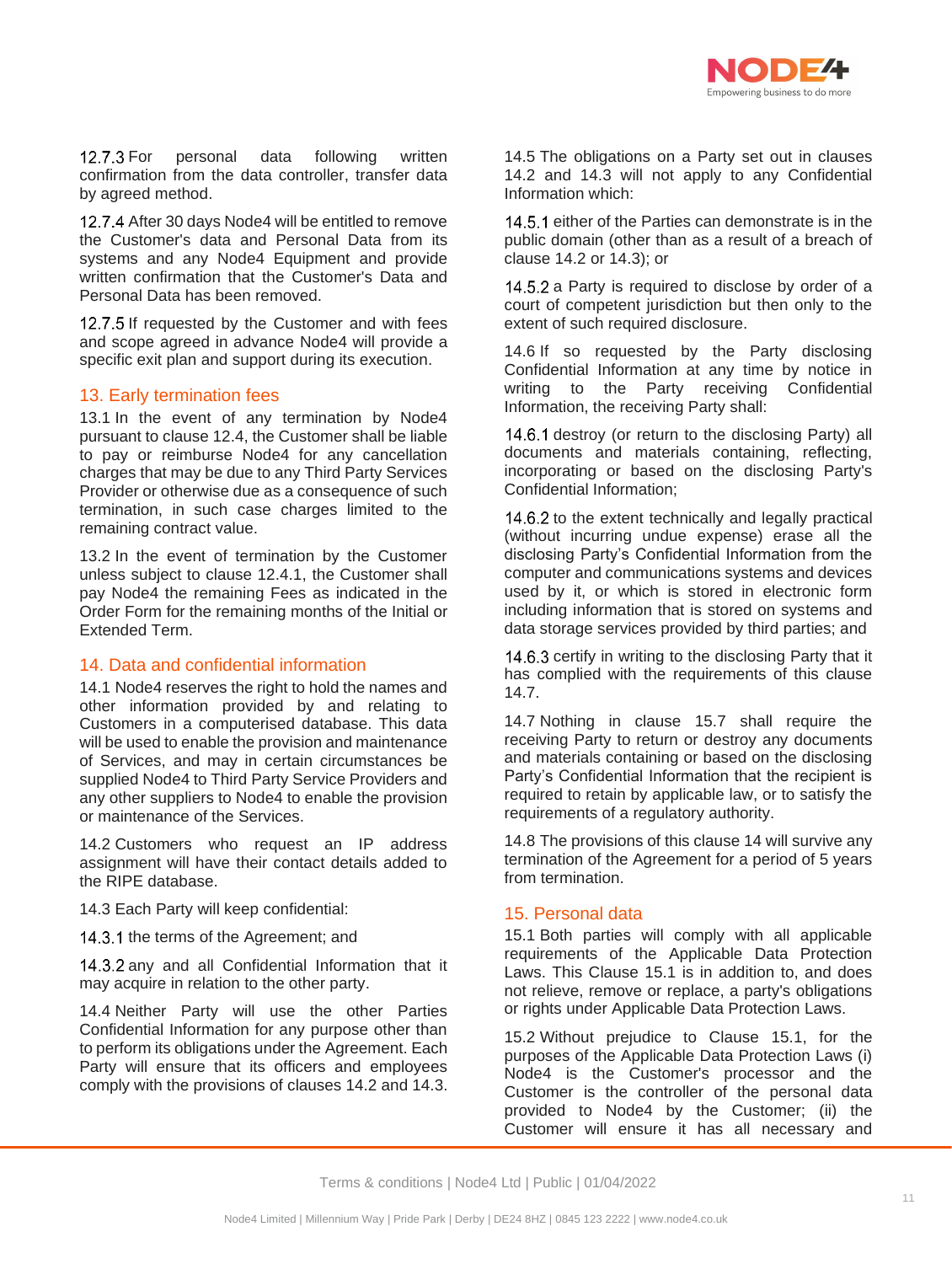

appropriate consents and notices in place to enable the lawful transfer and processing of personal data by Node4 for the purposes of this Agreement, (iii) each of the parties shall in relation to Customer's personal data comply with documented data processing activities in relation to the Products and Services; and .(iv) the Customer represents and warrants that it will be solely responsible for determining the lawful basis to process the personal data supplied to Node4 and Node4 shall have no liability for the failure of the Customer to have accurately determined the lawful basis prior to processing of the personal data by Node4.

15.3 Node4 shall, in respect of any Data:

15.3.1 in its role as data processor, process the Data only on the written instructions of the Customer to perform its obligations under this Agreement;

15.3.2 provide such appropriate technical and organisational measures as are specified by the Customer against unauthorised or unlawful processing, accidental loss or destruction of or damage to the Data;

15.3.3 not subcontract any processing of the Data to a third party without the prior written consent of the Customer;

15.3.4 take all reasonable steps to ensure the reliability of its staff who have access to the Data and ensure that access to the Data is limited to such authorised staff only who require access to it for the purpose of complying with Node4's obligations under this Agreement.

15.3.5 not process or transfer Data outside of the UK, the European Union or the European Economic Area without the prior written consent of the Customer;

15.3.6 provide such information as is reasonably necessary to enable the Customer to satisfy itself of Node4's compliance with this clause 15 and allow the Customer and its authorised representatives, upon reasonable prior written notice to Node4, reasonable access to any relevant premises, during normal Business Hours, to inspect the procedures and measures referred to in this clause 15, provided that the Customer agrees to carry out such inspection with minimum disruption to Node4's day to day business and to sign Node4's confidentiality agreement;

15.3.7 promptly inform the Customer of any request for disclosure of the Data from a Data Subject or any other third party which Node4 receives directly and provide a copy of such request and Node4 shall not disclose or release any Data without first consulting with and obtaining the consent of the Customer, except where required by applicable law or any court of competent jurisdiction;

15.3.8 provide reasonable assistance to the Customer in complying with any Data Subject request (including a subject access request) and/or responding to any enquiry made, or investigation or assessment of processing initiated by the Information Commissioner in respect of the Data as soon as is possible but in any event within 10 Business Days of receipt of the request or any other period as agreed in writing with the Customer. Node4 will be entitled to recover its reasonable costs of providing such assistance; and

15.4 Upon becoming aware of any loss, alteration, unauthorised disclosure of, or access to the Data or any personal data breach, Node4 shall inform the Customer without undue delay and shall provide all such timely information and cooperation as the Customer may require in order for the Customer to fulfil its data breach reporting obligations under Applicable Data Protection Laws.

15.5 In the event that the Node4 becomes aware that it, or any third party processing Data pursuant to this Agreement, is processing, or has processed, the Data in contravention of this Agreement, Node4 shall promptly and in writing, notify the Customer with full details of the contravention.

15.6 Node4 will on Customer's written direction, delete (or put Beyond Use) or return Personal Data to Customer once provision of the Products or Services has ceased, unless required by a legal obligation to store the Personal Data.

# 16. Dispute resolution

16.1 The Parties shall attempt in good faith to resolve any dispute in relation to this Agreement by the approach described below:

16.1.1 either Party must notify the other Party in writing the nature of the dispute. Management representatives will then meet with the aim of resolution within 10 days of receipt of notification; and

16.1.2 if the dispute continues, senior management from the Parties will meet within a further 10 days with the aim of resolution.